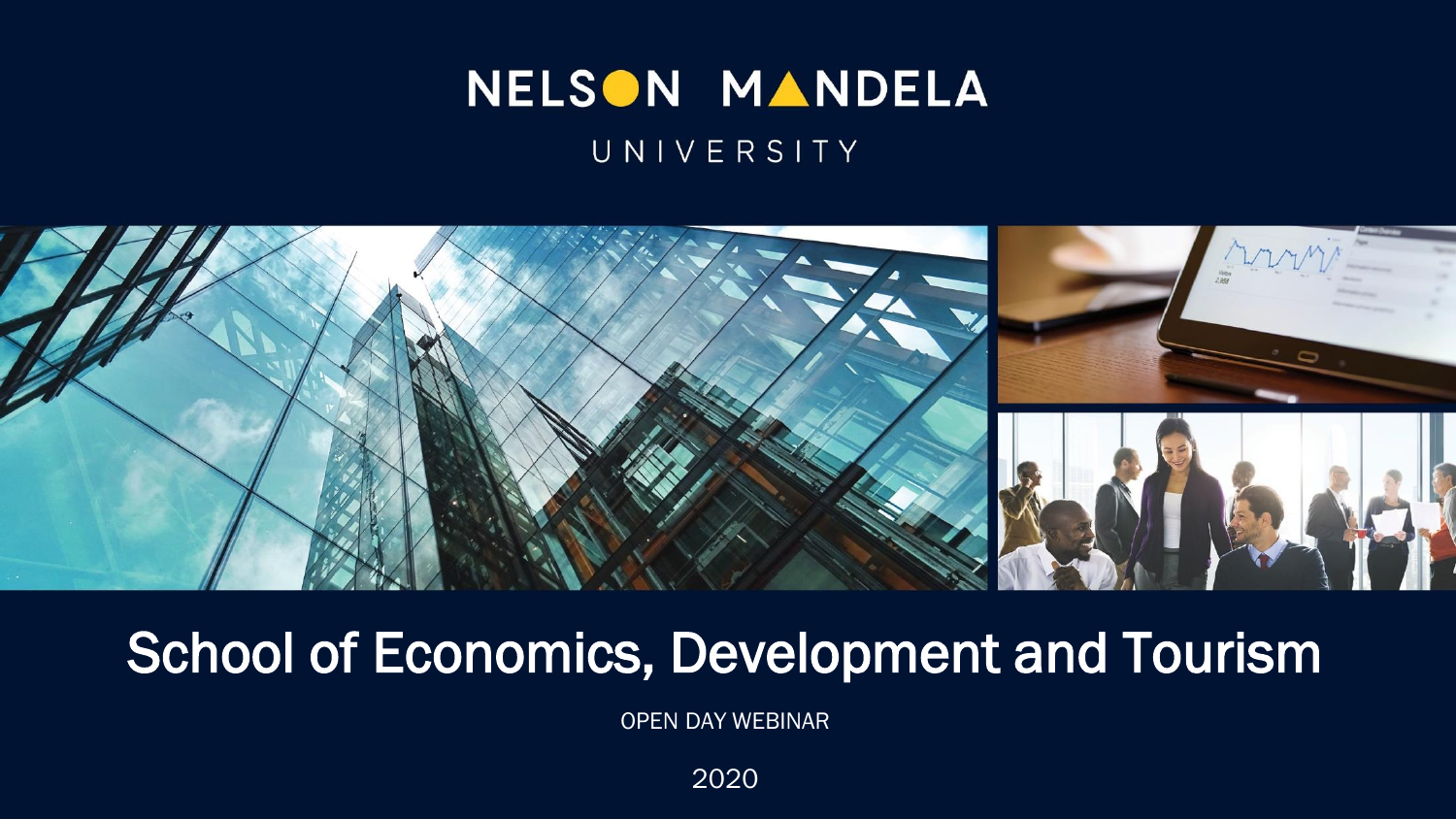#### School of Economics, Development and Tourism

- It currently comprises of three departments:
- Department of Economics,
- Department of Development Studies and
- Department of Tourism

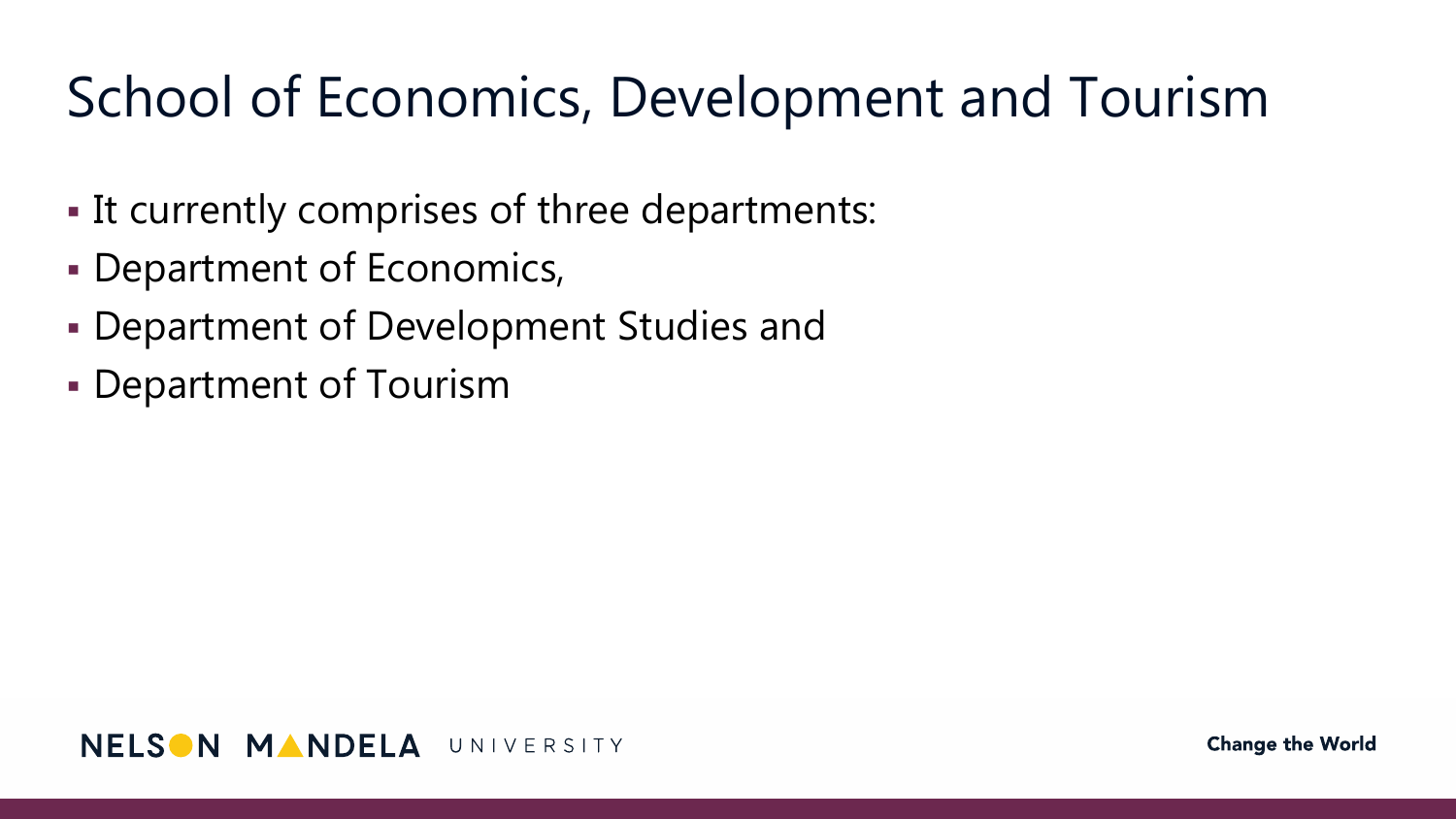#### School of Economics, Development and Tourism

- The School of Economics Development and Tourism represents a unique and exciting initiative in South and Southern African.
- If brings together the disciplinary focus of Economics, and the advanced interdisciplinary span of Development Studies.
- In addition it provides highly relevant and vocationally rich programmes in Tourism Management at an undergraduate and postgraduate level.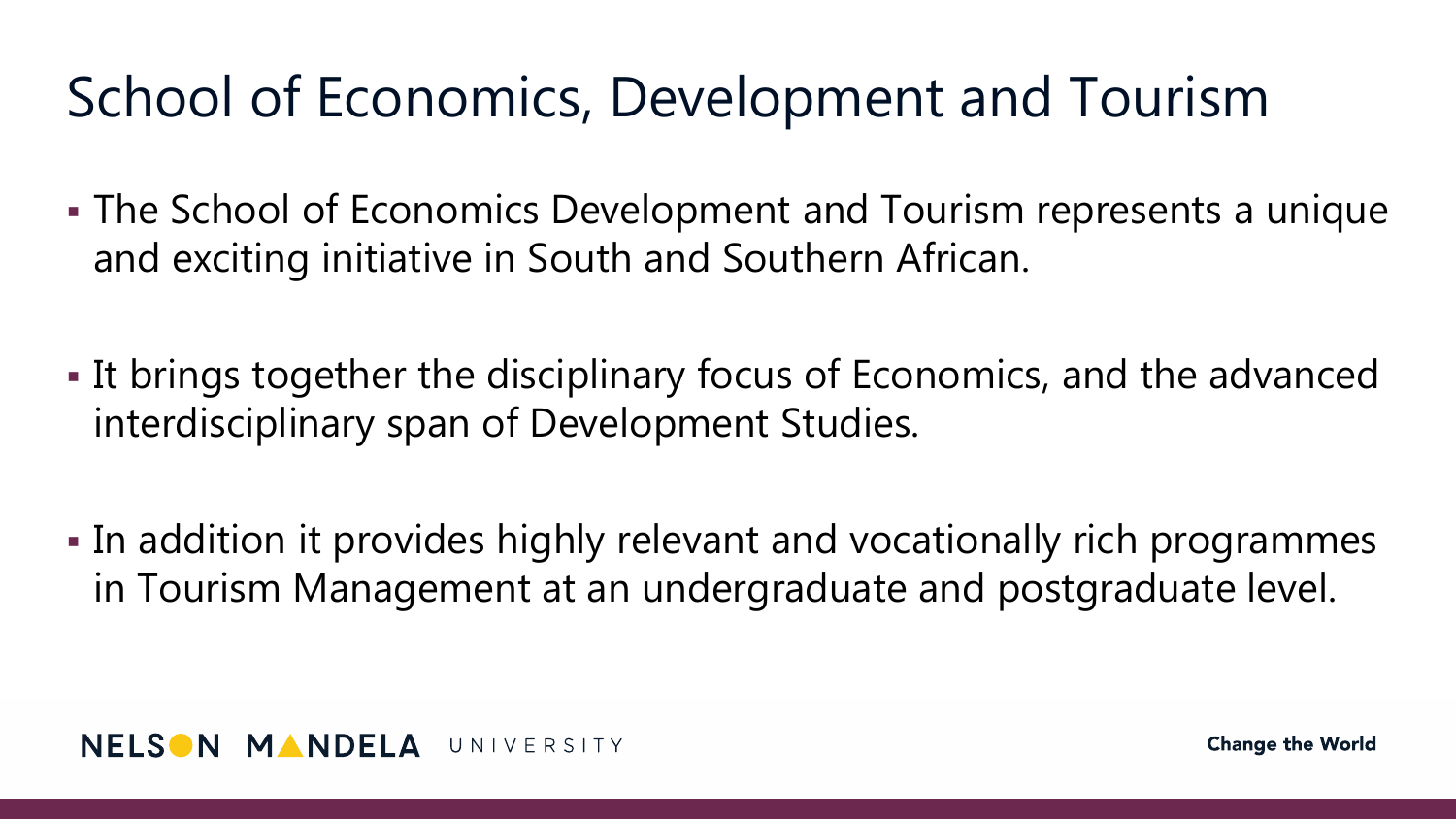# [Department of Economics](http://www.nmmu.ac.za/economics)

- If the largest Economics department in the Eastern Cape Province.
- The Department of Economics offers tuition to more than 4 000 undergraduate students and over 150 postgraduate students across three campuses.
- Career fields include:
- Economist
- Banker
- Statistician
- **Business Manager**
- Broker, Tax expert and Business consultantNELSON MANDELA UNIVERSITY

**Change the World**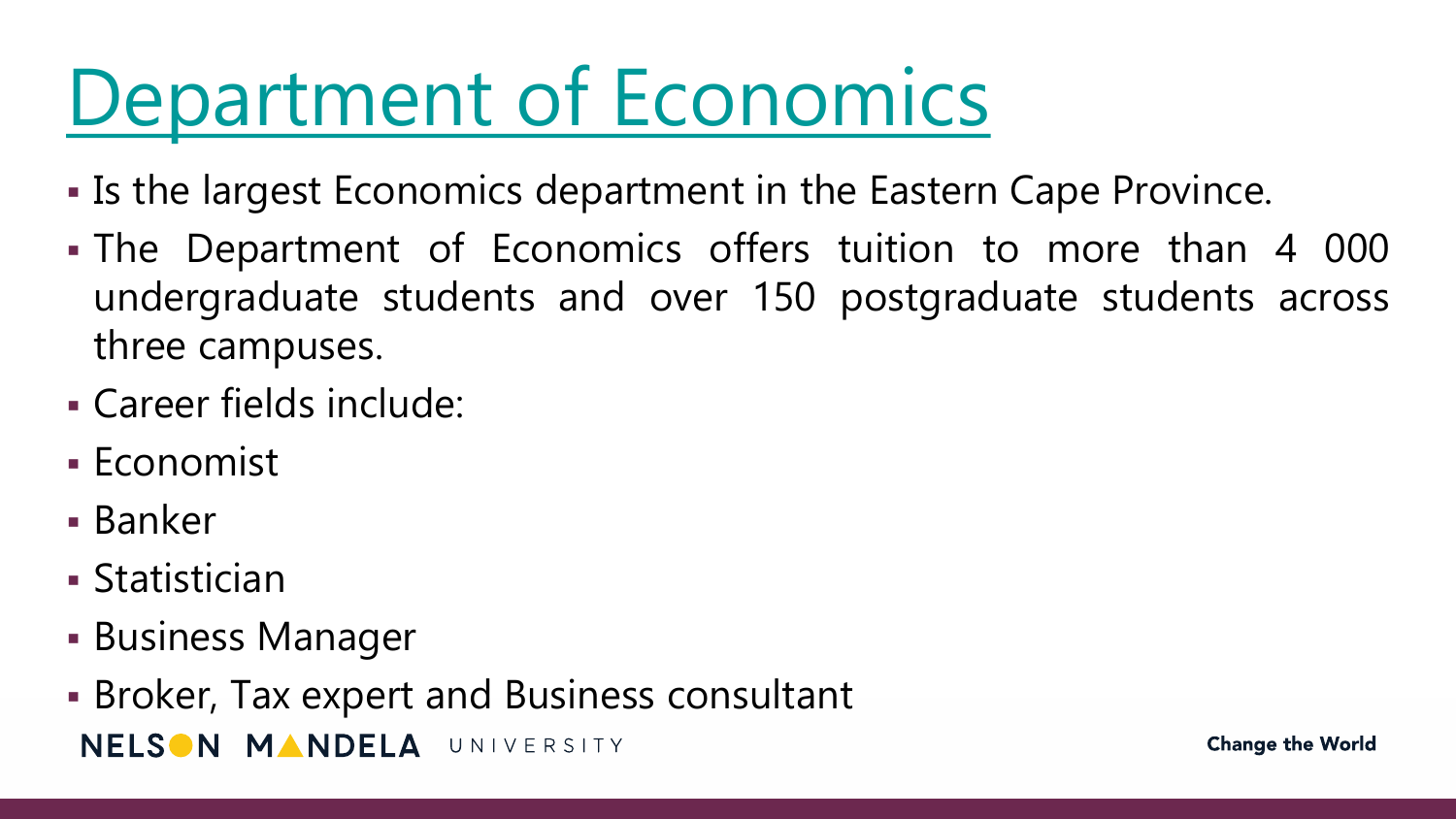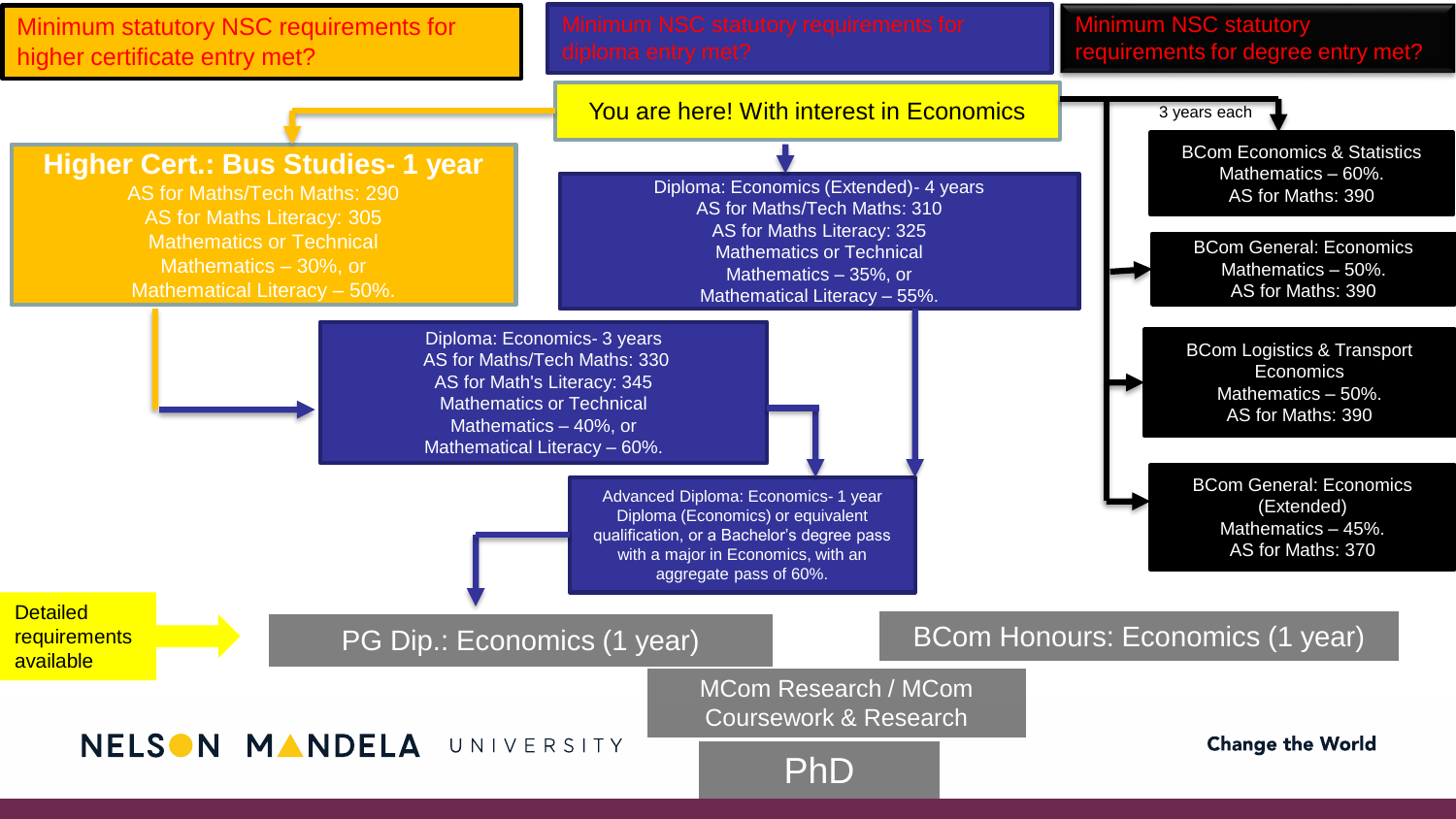# [Department of Development Studies](http://www.nmmu.ac.za/devstudies)

- The Department of Development Studies is a leading academic department in sustainable socio-economic development in Sub-Saharan Africa.
- Bachelor of Arts (BA) in Development Studies is an inter-disciplinary undergraduate programme which provides students with a deep understanding of social and economic development with an accompanying set of skills.
- Post graduate level we offer a range of programmes including qualifications in Development Finance and Maritime Studies.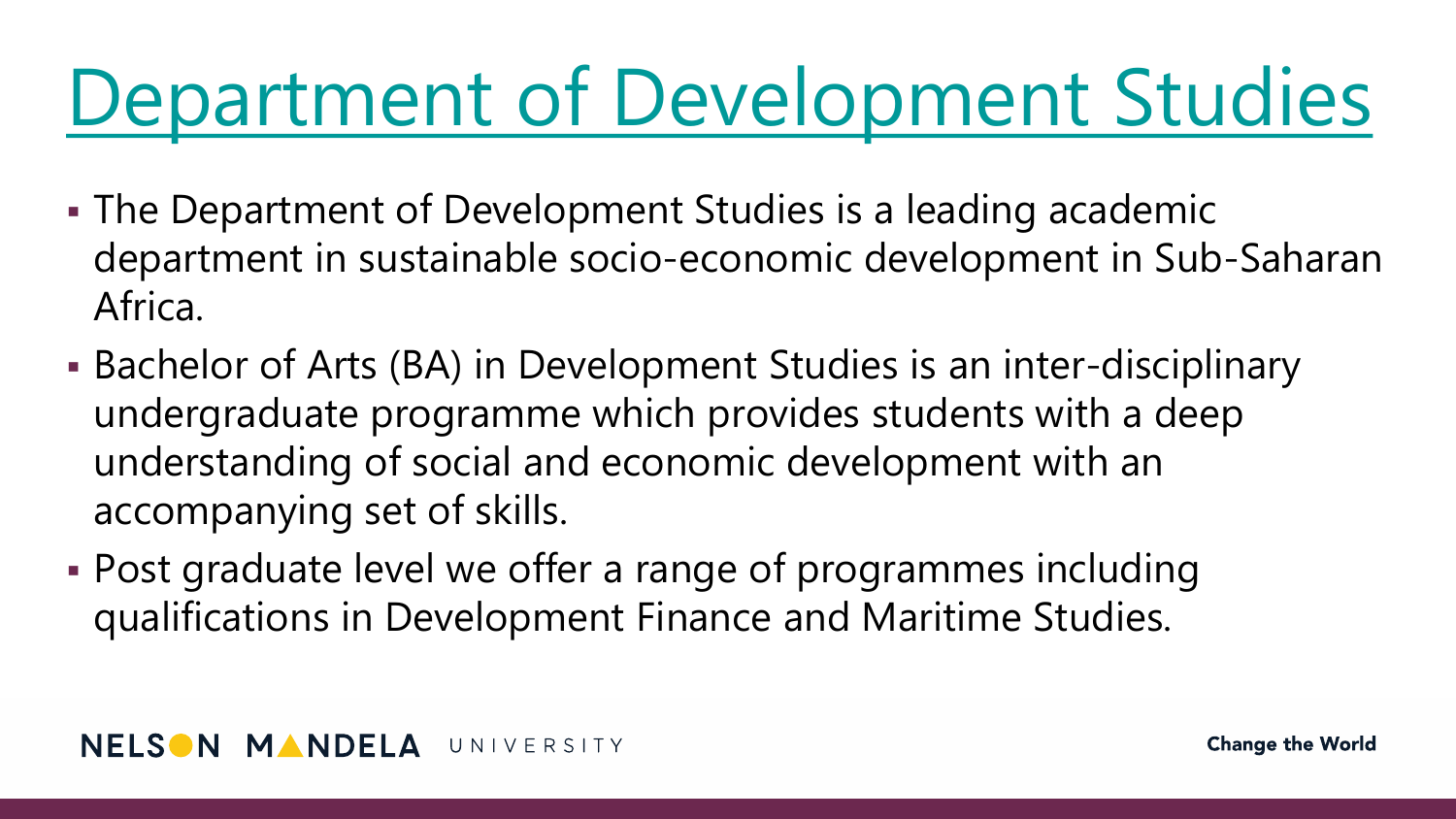# [Department of Development Studies](http://www.nmmu.ac.za/devstudies)

- Applicants for the BA with NSC grade 12 Mathematics (40%) require a minimum applicant score of 350
- Applicants for the BA with NSC grade 12 Mathematical Literacy (70%) require a minimum applicant score of 365
- Career fields include
- Development practitioner,
- Development Analyst,
- Community Development Worker
- **Economic Policy Analyst**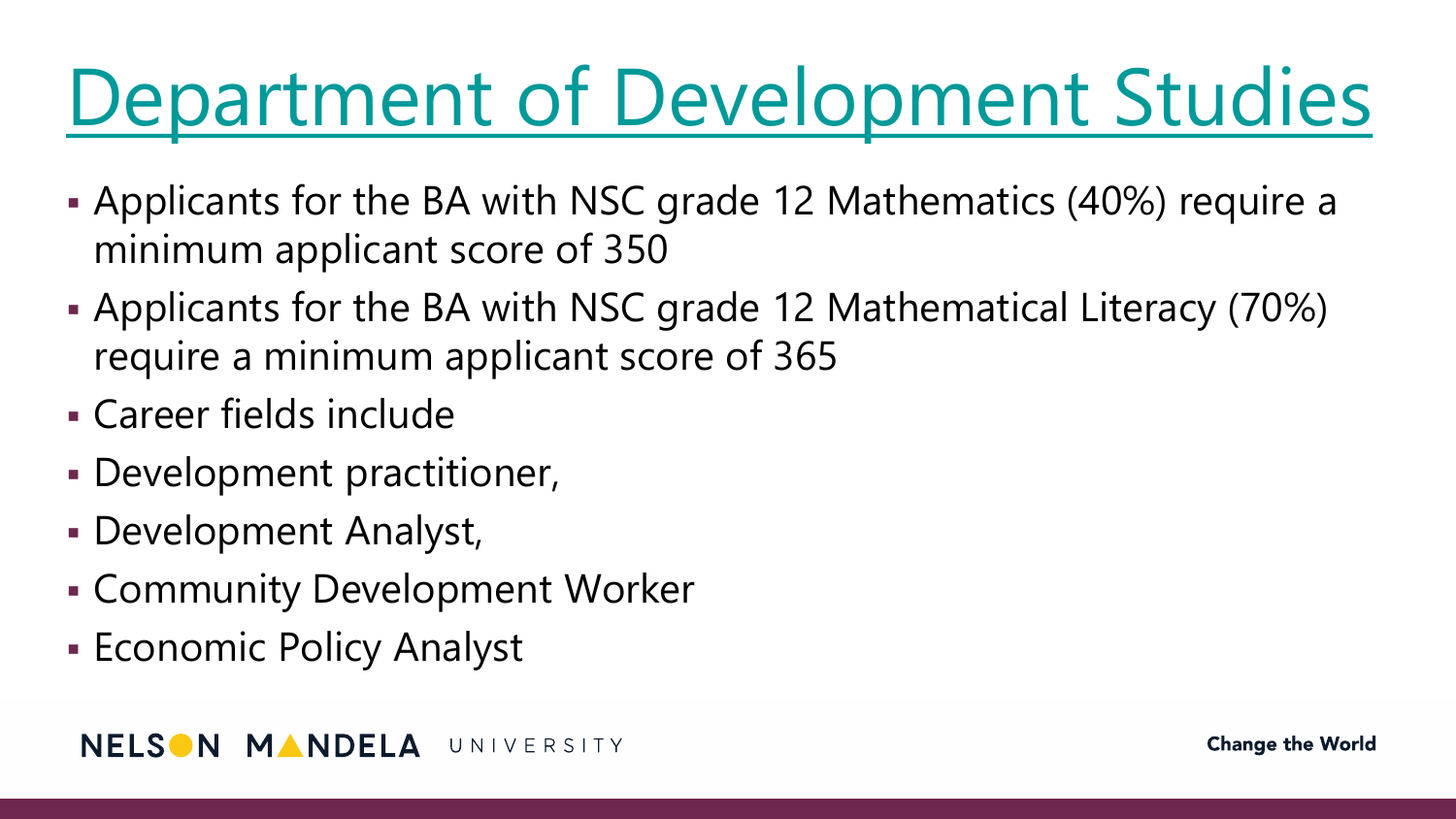## [Department of Tourism](http://www.nmmu.ac.za/tourman)

- The courses offered by the Department of Tourism cover wide spectrum of the tourism industry, providing the opportunity of employment in various sectors of the tourism industry.
- Undergraduate qualifications range from Diploma, Extended Diploma, Bachelor of Commerce (BCom) & BCom extended in Tourism Management and BCom in Hospitality Management.
- Postgraduate qualifications range from Honours in Tourism Management, Master of commerce in Tourism Management, Master of Philosophy in Tourism Management and Doctor of Philosophy in Tourism Management.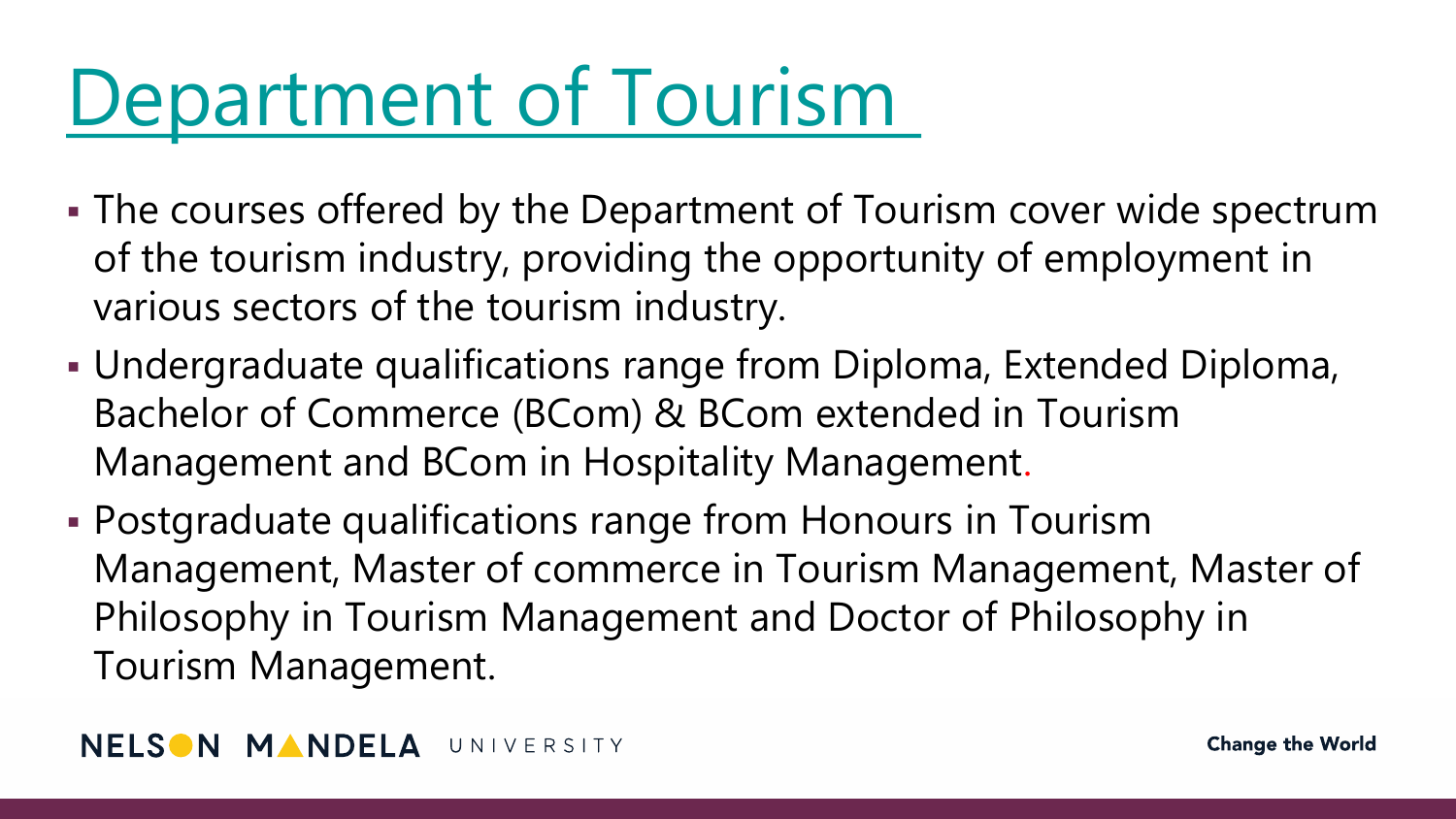# [Department of Tourism](http://www.nmmu.ac.za/tourman)

- Applicants for the Diploma with NSC grade 12 Mathematics (40%) or Mathematical Literacy (60%) with applicant score of 330 (Maths) and 345 (Maths Literacy)
- Applicants for the Extended Diploma with NSC grade 12 Mathematics (35%) or Mathematical Literacy (55%) with application scores of 330 (Maths) and 325 (Maths Literacy)
- Applicants for the BCom, including Hospitality Management, must have a NSC grade 12 Mathematics (50%) require a minimum applicant score of 390
- Applicants for the BCom with NSC grade 12 Mathematical Literacy (70%) require a minimum applicant score of 405

NELSON MANDELA UNIVERSITY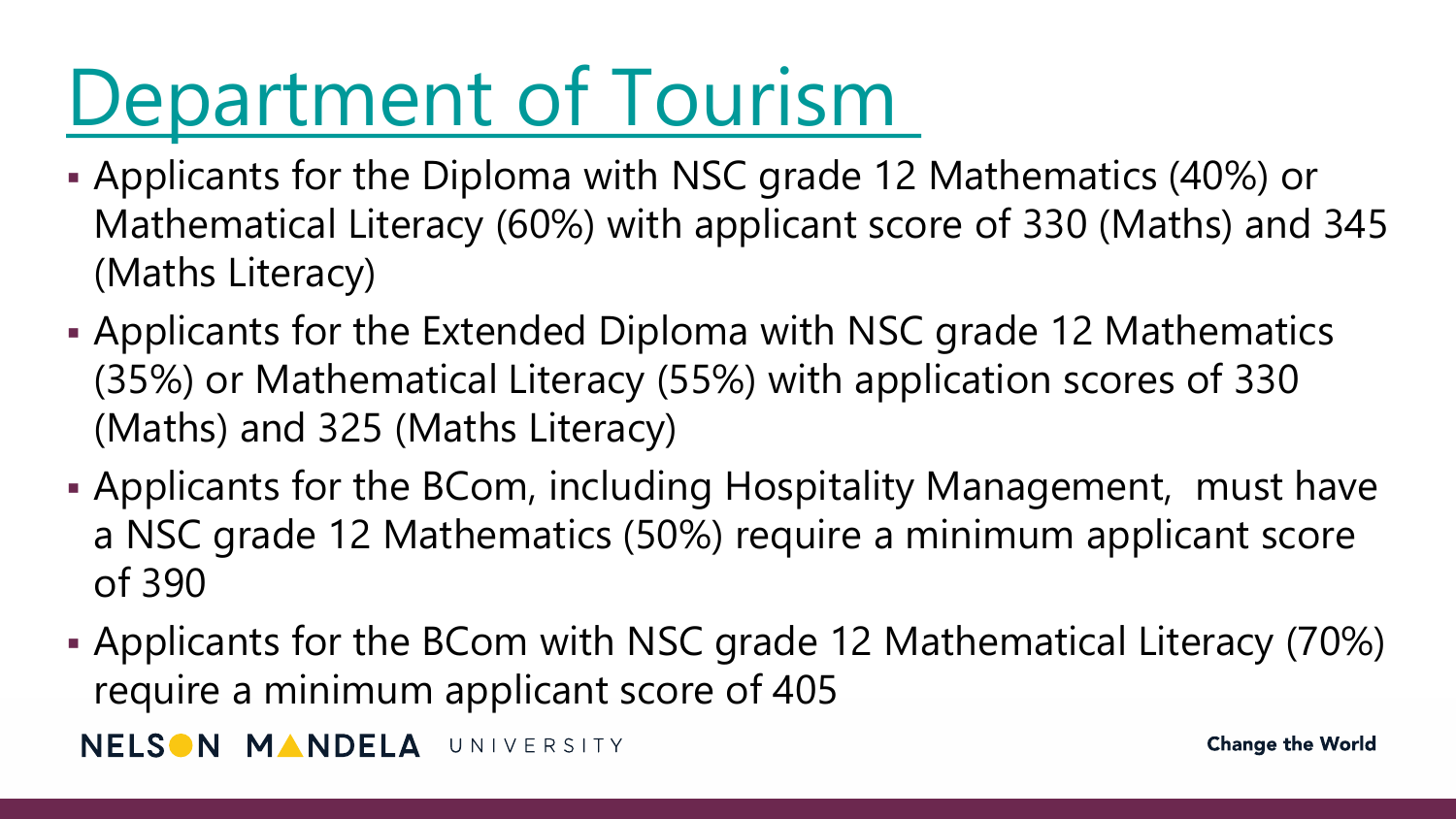### [Department of Tourism](http://www.nmmu.ac.za/tourman)

- Diploma in Tourism Management (Extended):
- Grade 12 Mathematics 35% with a minimum Applicant Score of 310
- Grade 12 Mathematical Literacy 55% with a minimum Applicant Score of 325
- Bachelor of Commerce (General) Tourism (Extended):
- Grade 12 Mathematics 45% with a minimum Applicant Score of 370
- Grade 12 Mathematical Literacy 65% with a minimum Applicant Score of 385